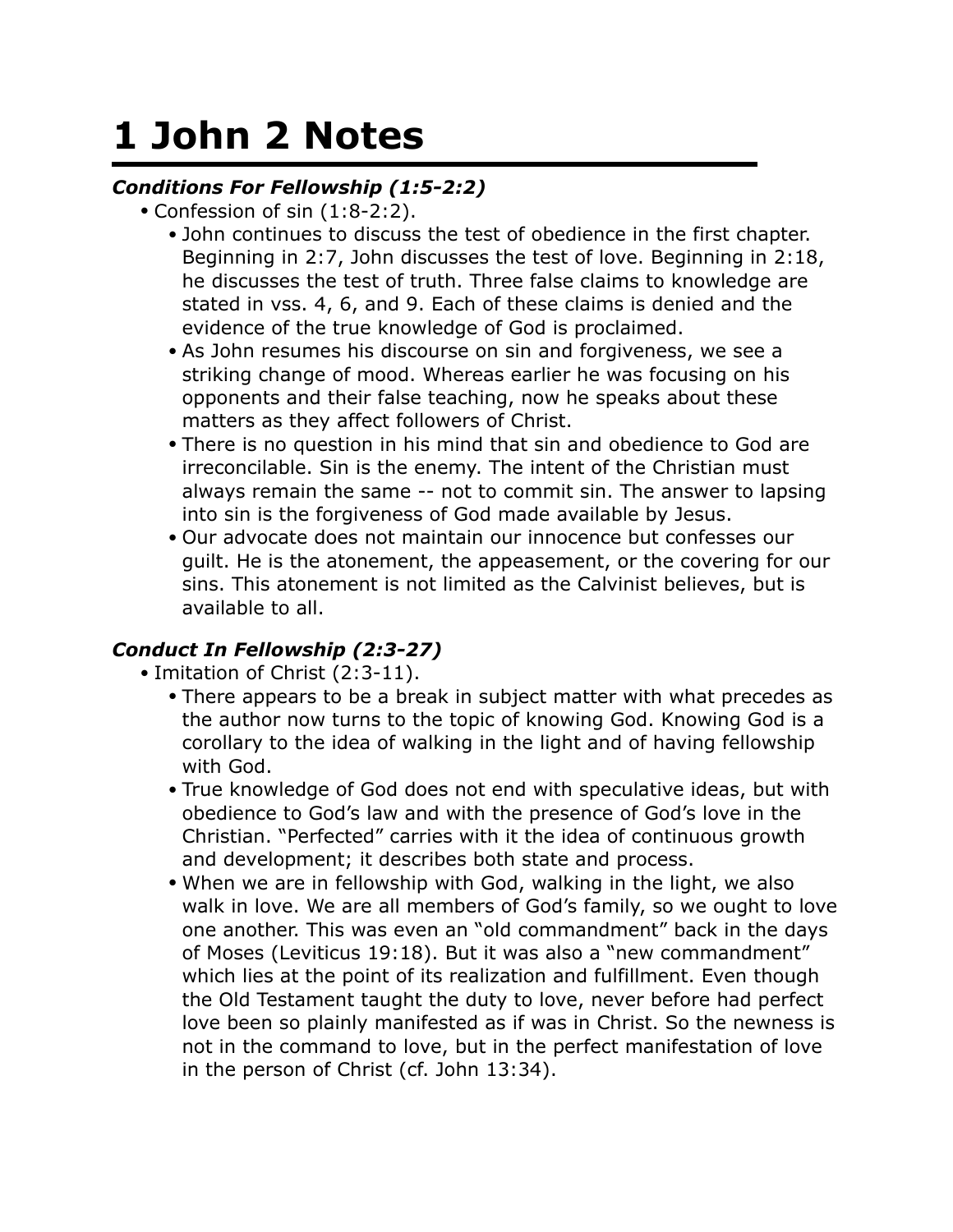- The hate for one's fellow Christian shows that the light they follow is nothing but darkness. Hate is the absence of the deeds of love. To walk in the light is to love one's brother, and God's love will express itself in actions. Love unexpressed is not love at all. When it is absent, hate is present.
- John now gives us a positive test of living in the light. Unlike his opponents, his concern is with deeds, not claims. The one who does not live in the light will not manifest God's love. The one who loves and abides in the light will never cause the offense the opponents do.
- One who hates his brother is not simply in the darkness, but will spend his life in darkness. Though he has eyes, he can see nothing. Life is a search without direction.
- Separation from the world (2:12-17).
	- John addresses "little children," which refers to all children of God (vs. 12). In vss. 13-14, "fathers," "young men," and "children" all refer to different levels of spiritual maturity. John gives them the most basic words of assurance possible. They have received forgiveness through the blood of Jesus. In this knowledge they may stand firm. Because they are forgiven, they may also have fellowship with God and true knowledge of Him.
	- Having assured the Christians of their position before God -- i.e., their sins are forgiven, they know the Father, and they have victory over the devil -- John moves to application. He warns them not to love the world. "World" occurs six times in vss. 15-17 and it represents the evil system under the grip of the devil (John 12:31; 14:30; 1 John 5:19).
	- The "lust of the flesh" refers to a selfish outlook that pursues its own ends, independent of God and of one's fellowman. The "lust of the eyes" can mean everything that entices the eyes. It is a tendency to be captivated by outward show. The "pride of life" is one who glories in himself or in his possessions. It is reflected in whatever status symbol is important to them or defines their identity.
- Affirmation of their unction (2:18-27).
	- We are now in the last time or dispensation. The "antichrist" is one who is against Christ or in opposition to Him. In fact, there are many who would have these characteristics. They are going to be ones who have left the fellowship of Christians because they did not abide in the doctrine of Christ. When they leave the doctrine of Christ, they furnish proof that they are in error and are not to be extended fellowship.
	- The author returns to the heretical claims of his opponents. They probably claimed superior knowledge because they had received an exclusive ritual anointing that gave them knowledge. "Anointing" is